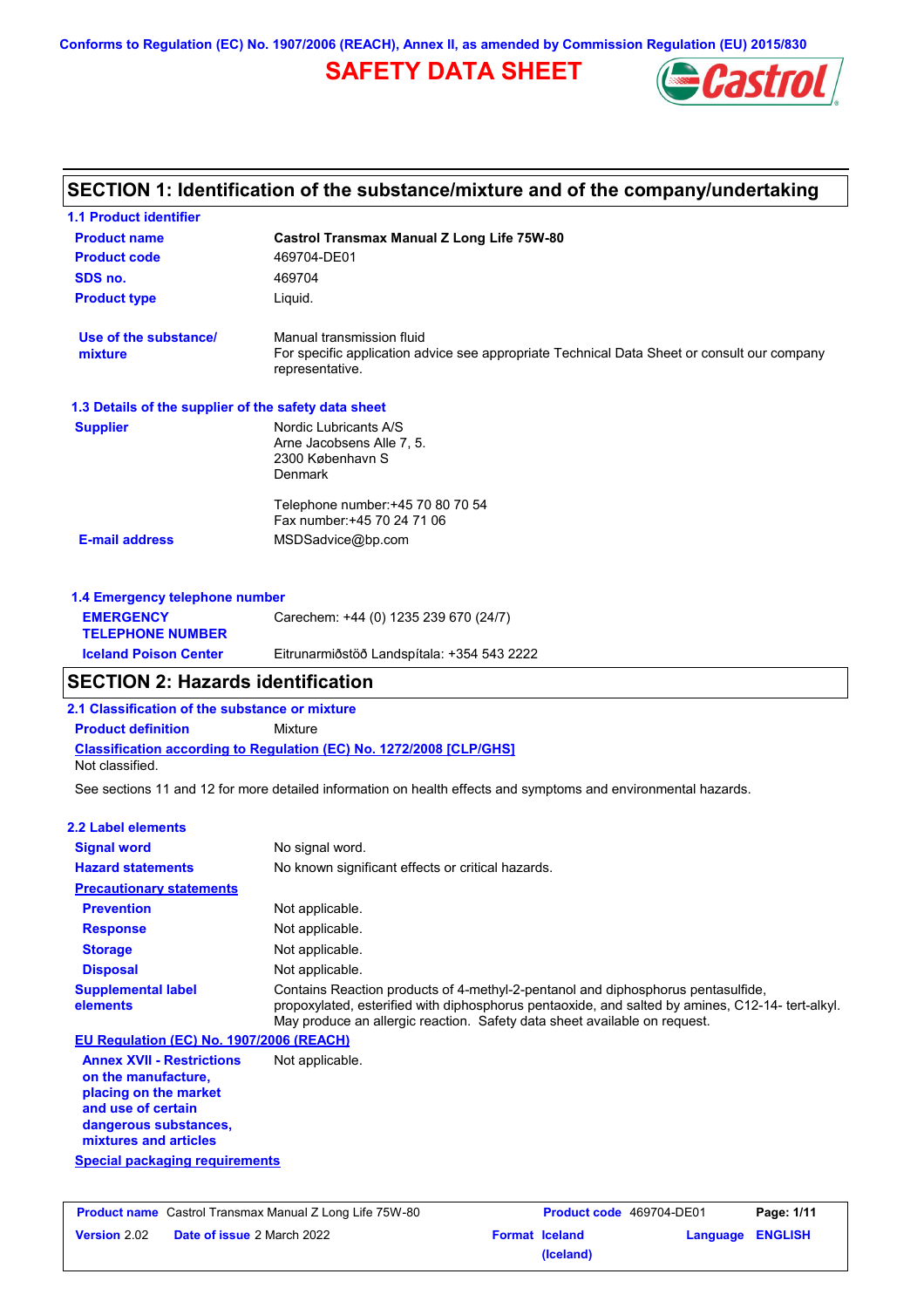# **SECTION 2: Hazards identification**

| <b>Containers to be fitted</b><br>with child-resistant<br>fastenings                                                     | Not applicable.                                                                                               |
|--------------------------------------------------------------------------------------------------------------------------|---------------------------------------------------------------------------------------------------------------|
| <b>Tactile warning of danger</b>                                                                                         | Not applicable.                                                                                               |
| 2.3 Other hazards                                                                                                        |                                                                                                               |
| <b>Results of PBT and vPvB</b><br>assessment                                                                             | Product does not meet the criteria for PBT or vPvB according to Regulation (EC) No. 1907/2006,<br>Annex XIII. |
| <b>Product meets the criteria</b><br>for PBT or vPvB according<br>to Regulation (EC) No.<br><b>1907/2006, Annex XIII</b> | This mixture does not contain any substances that are assessed to be a PBT or a vPvB.                         |
| Other hazards which do<br>not result in classification                                                                   | Defatting to the skin.                                                                                        |

# **SECTION 3: Composition/information on ingredients**

Mixture

### **3.2 Mixtures**

#### **Product definition**

Synthetic base stock. Proprietary performance additives.

| <b>Product/ingredient</b><br>name                             | <b>Identifiers</b>                                                                   |      | $\%$ | <b>Regulation (EC) No.</b><br>1272/2008 [CLP] | <b>Type</b>                                                                                                                                                                                                               |
|---------------------------------------------------------------|--------------------------------------------------------------------------------------|------|------|-----------------------------------------------|---------------------------------------------------------------------------------------------------------------------------------------------------------------------------------------------------------------------------|
| Distillates (petroleum), hydrotreated<br>heavy paraffinic     | REACH #: 01-2119484627-25<br>EC: 265-157-1<br>CAS: 64742-54-7<br>Index: 649-467-00-8 | ב≥   |      | Asp. Tox. 1, H304                             | $[1]$                                                                                                                                                                                                                     |
| Distillates (petroleum), solvent-<br>dewaxed heavy paraffinic | REACH #: 01-2119471299-27<br>EC: 265-169-7<br>CAS: 64742-65-0<br>Index: 649-474-00-6 | ו≥ ≤ |      | Asp. Tox. 1, H304                             | $[1]$                                                                                                                                                                                                                     |
| Distillates (petroleum), hydrotreated<br>light paraffinic     | REACH #: 01-2119487077-29<br>EC: 265-158-7<br>CAS: 64742-55-8<br>Index: 649-468-00-3 | ב≥   |      | Asp. Tox. 1, H304                             | $[1] % \includegraphics[width=0.9\columnwidth]{figures/fig_10.pdf} \caption{The figure shows the number of times on the right panel. The left panel shows the number of times on the right panel.} \label{fig:fig_11}} %$ |
| Distillates (petroleum), solvent-<br>dewaxed light paraffinic | REACH #: 01-2119480132-48<br>EC: 265-159-2<br>CAS: 64742-56-9<br>Index: 649-469-00-9 | -≤3  |      | Asp. Tox. 1, H304                             | $[1]$                                                                                                                                                                                                                     |

### **See Section 16 for the full text of the H statements declared above.**

Type

[1] Substance classified with a health or environmental hazard

[2] Substance with a workplace exposure limit

[3] Substance meets the criteria for PBT according to Regulation (EC) No. 1907/2006, Annex XIII

[4] Substance meets the criteria for vPvB according to Regulation (EC) No. 1907/2006, Annex XIII

[5] Substance of equivalent concern

[6] Additional disclosure due to company policy

Occupational exposure limits, if available, are listed in Section 8.

## **SECTION 4: First aid measures**

### **4.1 Description of first aid measures**

| <b>Eye contact</b>                | In case of contact, immediately flush eyes with plenty of water for at least 15 minutes. Eyelids<br>should be held away from the eyeball to ensure thorough rinsing. Check for and remove any<br>contact lenses. Get medical attention. |
|-----------------------------------|-----------------------------------------------------------------------------------------------------------------------------------------------------------------------------------------------------------------------------------------|
| <b>Skin contact</b>               | Wash skin thoroughly with soap and water or use recognised skin cleanser. Remove<br>contaminated clothing and shoes. Wash clothing before reuse. Clean shoes thoroughly before<br>reuse. Get medical attention if irritation develops.  |
| <b>Inhalation</b>                 | If inhaled, remove to fresh air. Get medical attention if symptoms occur.                                                                                                                                                               |
| <b>Ingestion</b>                  | Do not induce vomiting unless directed to do so by medical personnel. Get medical attention if<br>symptoms occur.                                                                                                                       |
| <b>Protection of first-aiders</b> | No action shall be taken involving any personal risk or without suitable training.                                                                                                                                                      |

### **4.2 Most important symptoms and effects, both acute and delayed**

| <b>Product name</b> Castrol Transmax Manual Z Long Life 75W-80 |                                   | <b>Product code</b> 469704-DE01 |                       | Page: 2/11              |  |
|----------------------------------------------------------------|-----------------------------------|---------------------------------|-----------------------|-------------------------|--|
| <b>Version 2.02</b>                                            | <b>Date of issue 2 March 2022</b> |                                 | <b>Format Iceland</b> | <b>Language ENGLISH</b> |  |
|                                                                |                                   |                                 | (Iceland)             |                         |  |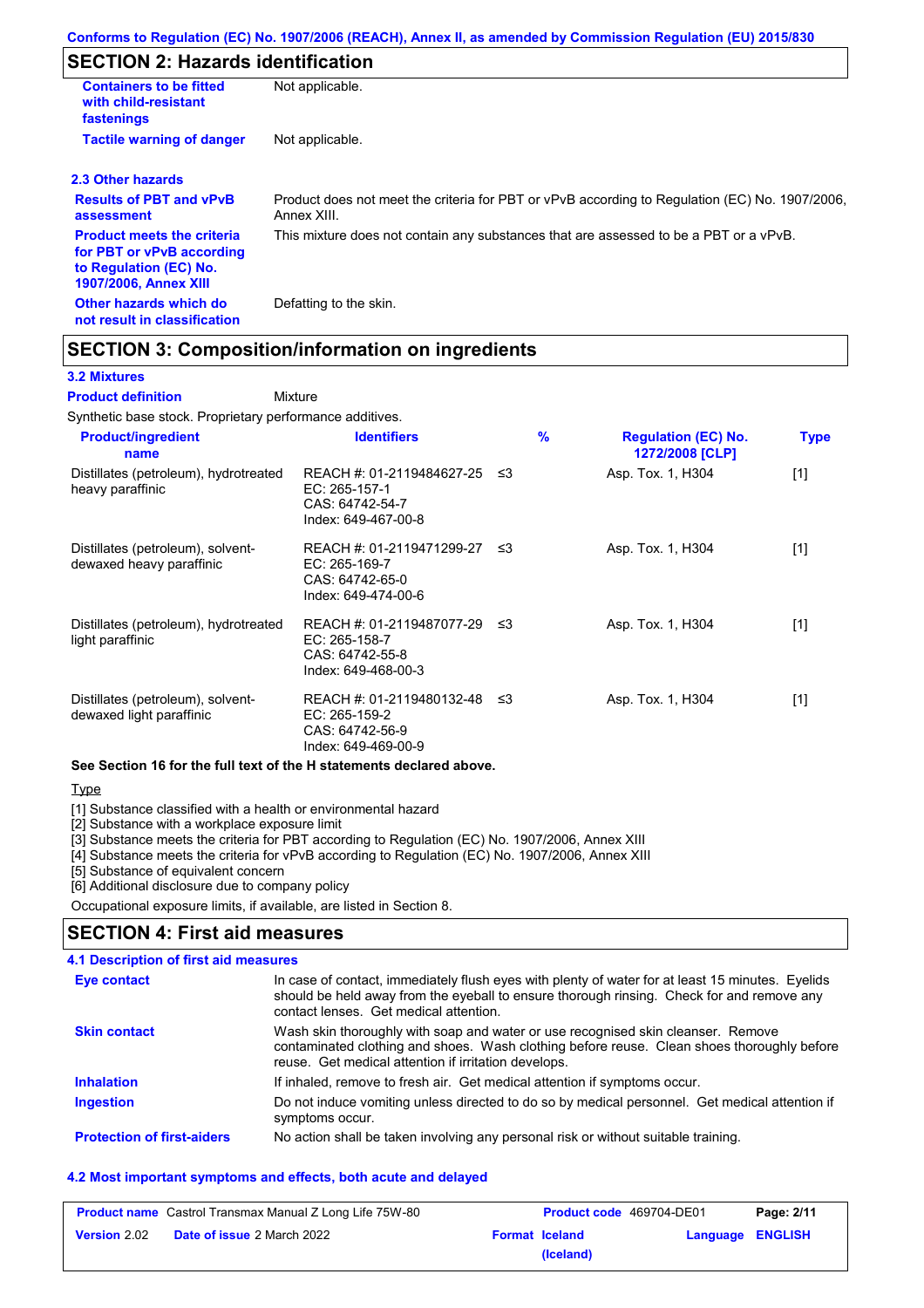# **SECTION 4: First aid measures**

See Section 11 for more detailed information on health effects and symptoms. **Potential acute health effects Inhalation** Vapour inhalation under ambient conditions is not normally a problem due to low vapour pressure. **Ingestion** No known significant effects or critical hazards. **Skin contact** Defatting to the skin. May cause skin dryness and irritation. **Eye contact** No known significant effects or critical hazards. **Delayed and immediate effects as well as chronic effects from short and long-term exposure Inhalation Ingestion Skin contact Eye contact** Overexposure to the inhalation of airborne droplets or aerosols may cause irritation of the respiratory tract. Ingestion of large quantities may cause nausea and diarrhoea. Prolonged or repeated contact can defat the skin and lead to irritation and/or dermatitis. Potential risk of transient stinging or redness if accidental eye contact occurs.

#### **4.3 Indication of any immediate medical attention and special treatment needed**

# **SECTION 5: Firefighting measures**

| 5.1 Extinguishing media                                                                                                                                             |                                                                                                                                                                                                                                                                                                                                                                   |  |  |
|---------------------------------------------------------------------------------------------------------------------------------------------------------------------|-------------------------------------------------------------------------------------------------------------------------------------------------------------------------------------------------------------------------------------------------------------------------------------------------------------------------------------------------------------------|--|--|
| <b>Suitable extinguishing</b><br>media                                                                                                                              | In case of fire, use foam, dry chemical or carbon dioxide extinguisher or spray.                                                                                                                                                                                                                                                                                  |  |  |
| <b>Unsuitable extinguishing</b><br>Do not use water jet. The use of a water jet may cause the fire to spread by splashing the<br>burning product.<br>media          |                                                                                                                                                                                                                                                                                                                                                                   |  |  |
| 5.2 Special hazards arising from the substance or mixture                                                                                                           |                                                                                                                                                                                                                                                                                                                                                                   |  |  |
| <b>Hazards from the</b><br>substance or mixture                                                                                                                     | In a fire or if heated, a pressure increase will occur and the container may burst.                                                                                                                                                                                                                                                                               |  |  |
| <b>Hazardous combustion</b><br>Combustion products may include the following:<br>carbon oxides (CO, CO <sub>2</sub> ) (carbon monoxide, carbon dioxide)<br>products |                                                                                                                                                                                                                                                                                                                                                                   |  |  |
| 5.3 Advice for firefighters                                                                                                                                         |                                                                                                                                                                                                                                                                                                                                                                   |  |  |
| <b>Special precautions for</b><br>fire-fighters                                                                                                                     | No action shall be taken involving any personal risk or without suitable training. Promptly<br>isolate the scene by removing all persons from the vicinity of the incident if there is a fire.                                                                                                                                                                    |  |  |
| <b>Special protective</b><br>equipment for fire-fighters                                                                                                            | Fire-fighters should wear appropriate protective equipment and self-contained breathing<br>apparatus (SCBA) with a full face-piece operated in positive pressure mode. Clothing for fire-<br>fighters (including helmets, protective boots and gloves) conforming to European standard EN<br>469 will provide a basic level of protection for chemical incidents. |  |  |

## **SECTION 6: Accidental release measures**

**6.2 Environmental precautions** Stop leak if without risk. Move containers from spill area. Prevent entry into sewers, water courses, basements or confined areas. Contain and collect spillage with non-combustible, absorbent material e.g. sand, earth, vermiculite or diatomaceous earth and place in container for disposal according to local regulations. Dispose of via a licensed waste disposal contractor. Avoid dispersal of spilt material and runoff and contact with soil, waterways, drains and sewers. Inform the relevant authorities if the product has caused environmental pollution (sewers, waterways, soil or air). **Large spill** Stop leak if without risk. Move containers from spill area. Absorb with an inert material and place in an appropriate waste disposal container. Dispose of via a licensed waste disposal contractor. **Small spill 6.3 Methods and material for containment and cleaning up 6.1 Personal precautions, protective equipment and emergency procedures For non-emergency personnel For emergency responders** No action shall be taken involving any personal risk or without suitable training. Evacuate surrounding areas. Keep unnecessary and unprotected personnel from entering. Do not touch or walk through spilt material. Floors may be slippery; use care to avoid falling. Put on appropriate personal protective equipment. If specialised clothing is required to deal with the spillage, take note of any information in Section 8 on suitable and unsuitable materials. See also the information in "For nonemergency personnel".

|              | <b>Product name</b> Castrol Transmax Manual Z Long Life 75W-80 | <b>Product code</b> 469704-DE01 |                  | Page: 3/11 |
|--------------|----------------------------------------------------------------|---------------------------------|------------------|------------|
| Version 2.02 | <b>Date of issue 2 March 2022</b>                              | <b>Format Iceland</b>           | Language ENGLISH |            |
|              |                                                                | (Iceland)                       |                  |            |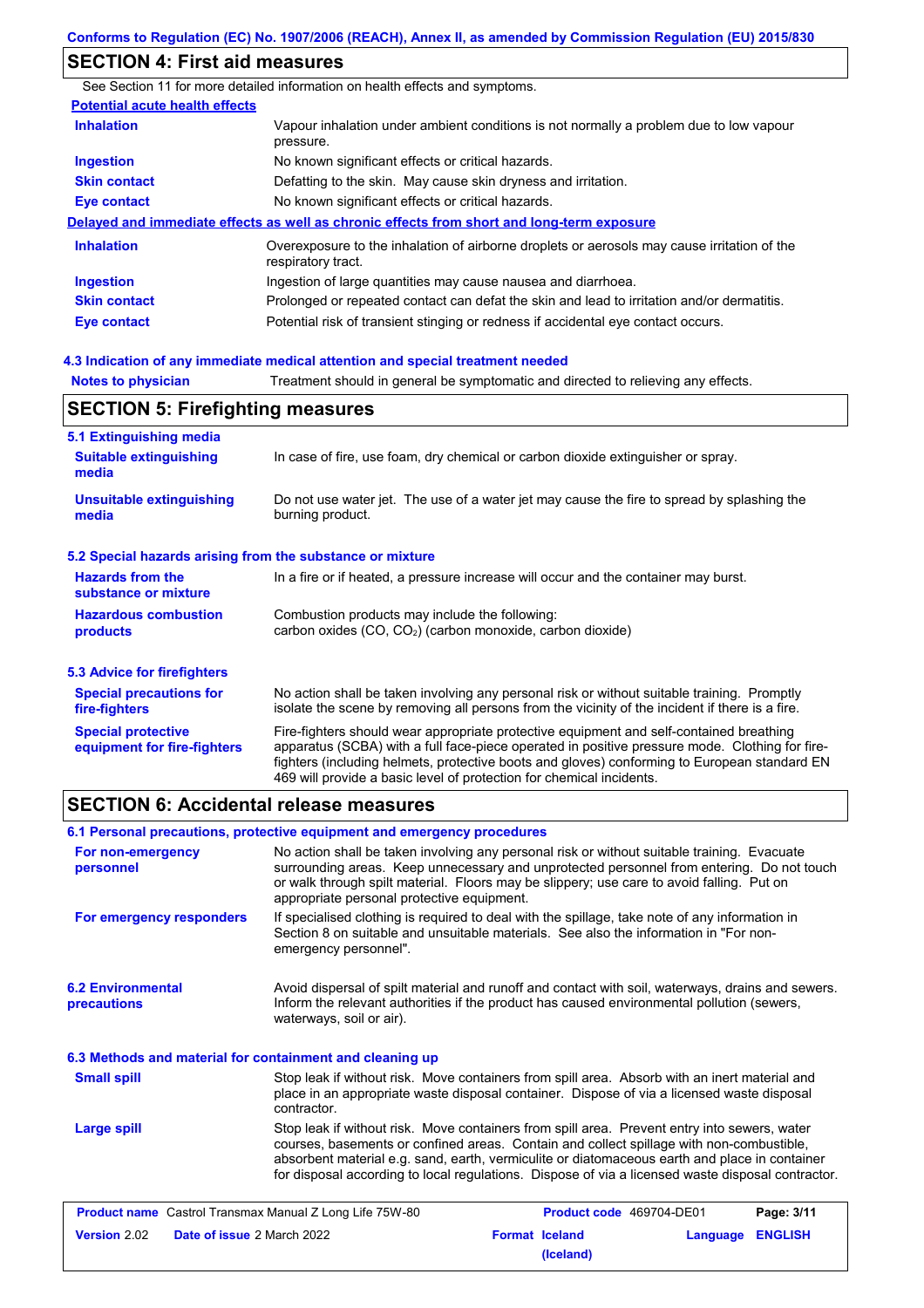## **SECTION 6: Accidental release measures**

| 6.4 Reference to other<br><b>sections</b> | See Section 1 for emergency contact information.<br>See Section 5 for firefighting measures.<br>See Section 8 for information on appropriate personal protective equipment.<br>See Section 12 for environmental precautions. |
|-------------------------------------------|------------------------------------------------------------------------------------------------------------------------------------------------------------------------------------------------------------------------------|
|                                           | See Section 13 for additional waste treatment information.                                                                                                                                                                   |

# **SECTION 7: Handling and storage**

| 7.1 Precautions for safe handling                                                    |                                                                                                                                                                                                                                                                                                                                                                                                                                                                                          |
|--------------------------------------------------------------------------------------|------------------------------------------------------------------------------------------------------------------------------------------------------------------------------------------------------------------------------------------------------------------------------------------------------------------------------------------------------------------------------------------------------------------------------------------------------------------------------------------|
| <b>Protective measures</b>                                                           | Put on appropriate personal protective equipment.                                                                                                                                                                                                                                                                                                                                                                                                                                        |
| <b>Advice on general</b><br>occupational hygiene                                     | Eating, drinking and smoking should be prohibited in areas where this material is handled,<br>stored and processed. Wash thoroughly after handling. Remove contaminated clothing and<br>protective equipment before entering eating areas. See also Section 8 for additional<br>information on hygiene measures.                                                                                                                                                                         |
| <b>7.2 Conditions for safe</b><br>storage, including any<br><i>incompatibilities</i> | Store in accordance with local requlations. Store in a dry, cool and well-ventilated area, away<br>from incompatible materials (see Section 10). Keep away from heat and direct sunlight. Keep<br>container tightly closed and sealed until ready for use. Containers that have been opened must<br>be carefully resealed and kept upright to prevent leakage. Store and use only in equipment/<br>containers designed for use with this product. Do not store in unlabelled containers. |
| <b>Not suitable</b>                                                                  | Prolonged exposure to elevated temperature                                                                                                                                                                                                                                                                                                                                                                                                                                               |

# **SECTION 8: Exposure controls/personal protection**

| <b>8.1 Control parameters</b>                                |                                                                                                                                        |
|--------------------------------------------------------------|----------------------------------------------------------------------------------------------------------------------------------------|
| <b>Occupational exposure limits</b>                          |                                                                                                                                        |
| Distillates (petroleum), hydrotreated heavy paraffinic       | Ministry of Welfare, List of Exposure Limits (Iceland).<br>TWA: 1 mg/m <sup>3</sup> 8 hours. Issued/Revised: 4/2009 Form: particulates |
| Distillates (petroleum), solvent-dewaxed heavy<br>paraffinic | Ministry of Welfare, List of Exposure Limits (Iceland).                                                                                |
|                                                              | TWA: 1 mg/m <sup>3</sup> 8 hours. Issued/Revised: 4/2009 Form: particulates                                                            |
| Distillates (petroleum), hydrotreated light paraffinic       | Ministry of Welfare, List of Exposure Limits (Iceland).<br>TWA: 1 mg/m <sup>3</sup> 8 hours. Issued/Revised: 4/2009 Form: particulates |
| Distillates (petroleum), solvent-dewaxed light<br>paraffinic | Ministry of Welfare, List of Exposure Limits (Iceland).                                                                                |
|                                                              | TWA: 1 mg/m <sup>3</sup> 8 hours. Issued/Revised: 4/2009 Form: particulates                                                            |

Whilst specific OELs for certain components may be shown in this section, other components may be present in any mist, vapour or dust produced. Therefore, the specific OELs may not be applicable to the product as a whole and are provided for guidance only.

**Recommended monitoring procedures** If this product contains ingredients with exposure limits, personal, workplace atmosphere or biological monitoring may be required to determine the effectiveness of the ventilation or other control measures and/or the necessity to use respiratory protective equipment. Reference should be made to monitoring standards, such as the following: European Standard EN 689 (Workplace atmospheres - Guidance for the assessment of exposure by inhalation to chemical agents for comparison with limit values and measurement strategy) European Standard EN 14042 (Workplace atmospheres - Guide for the application and use of procedures for the assessment of exposure to chemical and biological agents) European Standard EN 482 (Workplace atmospheres - General requirements for the performance of procedures for the measurement of chemical agents) Reference to national guidance documents for methods for the determination of hazardous substances will also be required.

### **Derived No Effect Level**

No DNELs/DMELs available.

#### **Predicted No Effect Concentration**

No PNECs available

### **8.2 Exposure controls**

|                     | <b>Product name</b> Castrol Transmax Manual Z Long Life 75W-80 | <b>Product code</b> 469704-DE01 |                         | Page: 4/11 |
|---------------------|----------------------------------------------------------------|---------------------------------|-------------------------|------------|
| <b>Version 2.02</b> | <b>Date of issue 2 March 2022</b>                              | <b>Format Iceland</b>           | <b>Language ENGLISH</b> |            |
|                     |                                                                | (Iceland)                       |                         |            |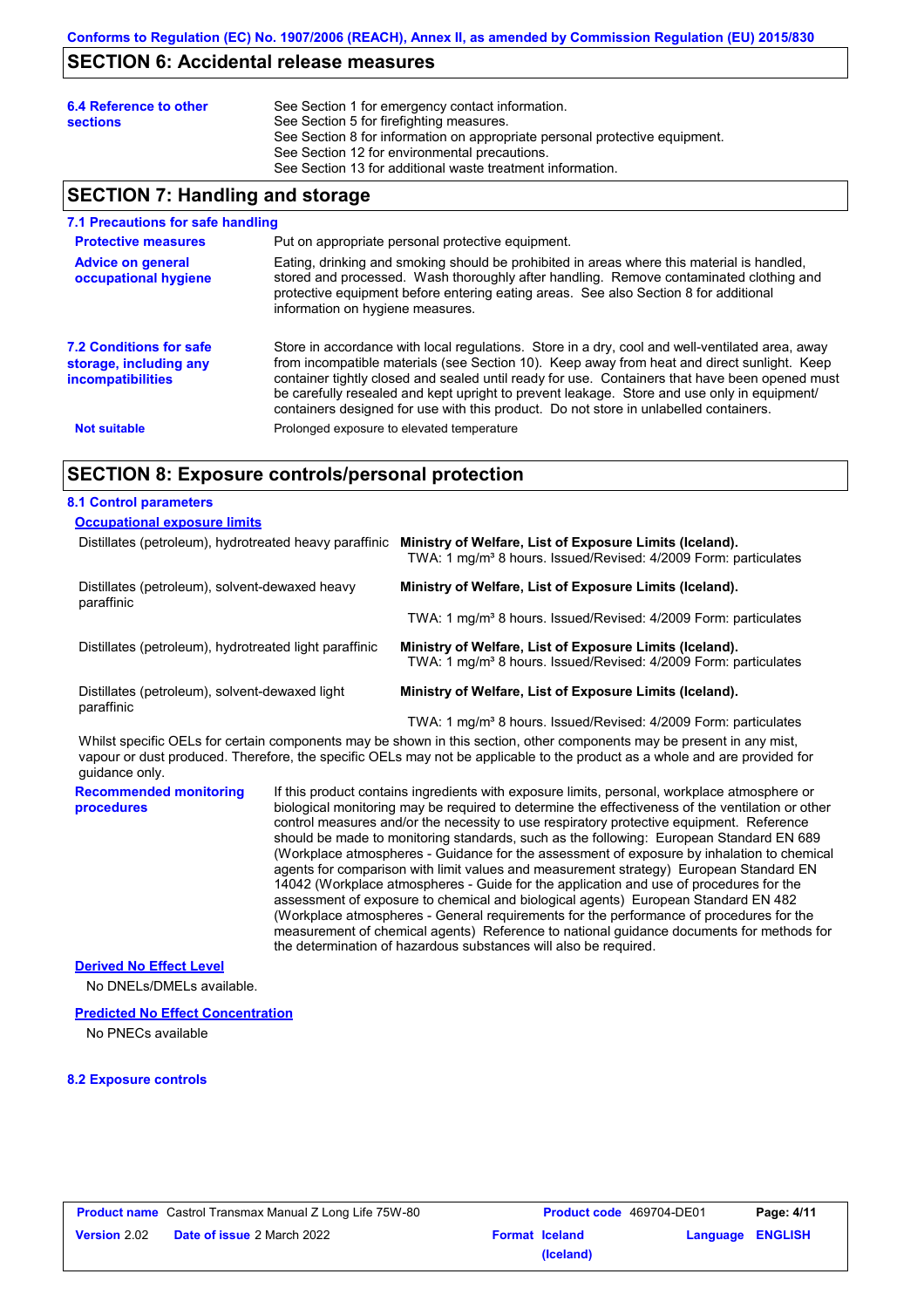# **SECTION 8: Exposure controls/personal protection**

| <b>Appropriate engineering</b><br><b>controls</b> | Provide exhaust ventilation or other engineering controls to keep the relevant airborne<br>concentrations below their respective occupational exposure limits.<br>All activities involving chemicals should be assessed for their risks to health, to ensure<br>exposures are adequately controlled. Personal protective equipment should only be considered<br>after other forms of control measures (e.g. engineering controls) have been suitably evaluated.<br>Personal protective equipment should conform to appropriate standards, be suitable for use, be<br>kept in good condition and properly maintained.<br>Your supplier of personal protective equipment should be consulted for advice on selection and<br>appropriate standards. For further information contact your national organisation for standards.<br>The final choice of protective equipment will depend upon a risk assessment. It is important to<br>ensure that all items of personal protective equipment are compatible. |
|---------------------------------------------------|---------------------------------------------------------------------------------------------------------------------------------------------------------------------------------------------------------------------------------------------------------------------------------------------------------------------------------------------------------------------------------------------------------------------------------------------------------------------------------------------------------------------------------------------------------------------------------------------------------------------------------------------------------------------------------------------------------------------------------------------------------------------------------------------------------------------------------------------------------------------------------------------------------------------------------------------------------------------------------------------------------|
| <b>Individual protection measures</b>             |                                                                                                                                                                                                                                                                                                                                                                                                                                                                                                                                                                                                                                                                                                                                                                                                                                                                                                                                                                                                         |
| <b>Hygiene measures</b>                           | Wash hands, forearms and face thoroughly after handling chemical products, before eating,<br>smoking and using the lavatory and at the end of the working period. Ensure that eyewash<br>stations and safety showers are close to the workstation location.                                                                                                                                                                                                                                                                                                                                                                                                                                                                                                                                                                                                                                                                                                                                             |
| <b>Respiratory protection</b>                     | In case of insufficient ventilation, wear suitable respiratory equipment.<br>The correct choice of respiratory protection depends upon the chemicals being handled, the<br>conditions of work and use, and the condition of the respiratory equipment. Safety procedures<br>should be developed for each intended application. Respiratory protection equipment should<br>therefore be chosen in consultation with the supplier/manufacturer and with a full assessment<br>of the working conditions.                                                                                                                                                                                                                                                                                                                                                                                                                                                                                                   |
| <b>Eye/face protection</b>                        | Safety glasses with side shields.                                                                                                                                                                                                                                                                                                                                                                                                                                                                                                                                                                                                                                                                                                                                                                                                                                                                                                                                                                       |
| <b>Skin protection</b>                            |                                                                                                                                                                                                                                                                                                                                                                                                                                                                                                                                                                                                                                                                                                                                                                                                                                                                                                                                                                                                         |
| <b>Hand protection</b>                            | <b>General Information:</b>                                                                                                                                                                                                                                                                                                                                                                                                                                                                                                                                                                                                                                                                                                                                                                                                                                                                                                                                                                             |
|                                                   | Because specific work environments and material handling practices vary, safety procedures<br>should be developed for each intended application. The correct choice of protective gloves<br>depends upon the chemicals being handled, and the conditions of work and use. Most gloves<br>provide protection for only a limited time before they must be discarded and replaced (even the<br>best chemically resistant gloves will break down after repeated chemical exposures).                                                                                                                                                                                                                                                                                                                                                                                                                                                                                                                        |
|                                                   | Gloves should be chosen in consultation with the supplier / manufacturer and taking account of<br>a full assessment of the working conditions.                                                                                                                                                                                                                                                                                                                                                                                                                                                                                                                                                                                                                                                                                                                                                                                                                                                          |
|                                                   | Recommended: Nitrile gloves.<br><b>Breakthrough time:</b>                                                                                                                                                                                                                                                                                                                                                                                                                                                                                                                                                                                                                                                                                                                                                                                                                                                                                                                                               |
|                                                   | Breakthrough time data are generated by glove manufacturers under laboratory test conditions<br>and represent how long a glove can be expected to provide effective permeation resistance. It<br>is important when following breakthrough time recommendations that actual workplace<br>conditions are taken into account. Always consult with your glove supplier for up-to-date<br>technical information on breakthrough times for the recommended glove type.<br>Our recommendations on the selection of gloves are as follows:                                                                                                                                                                                                                                                                                                                                                                                                                                                                      |
|                                                   | Continuous contact:                                                                                                                                                                                                                                                                                                                                                                                                                                                                                                                                                                                                                                                                                                                                                                                                                                                                                                                                                                                     |
|                                                   | Gloves with a minimum breakthrough time of 240 minutes, or >480 minutes if suitable gloves<br>can be obtained.<br>If suitable gloves are not available to offer that level of protection, gloves with shorter<br>breakthrough times may be acceptable as long as appropriate glove maintenance and<br>replacement regimes are determined and adhered to.                                                                                                                                                                                                                                                                                                                                                                                                                                                                                                                                                                                                                                                |
|                                                   | Short-term / splash protection:                                                                                                                                                                                                                                                                                                                                                                                                                                                                                                                                                                                                                                                                                                                                                                                                                                                                                                                                                                         |
|                                                   | Recommended breakthrough times as above.<br>It is recognised that for short-term, transient exposures, gloves with shorter breakthrough times<br>may commonly be used. Therefore, appropriate maintenance and replacement regimes must<br>be determined and rigorously followed.                                                                                                                                                                                                                                                                                                                                                                                                                                                                                                                                                                                                                                                                                                                        |
|                                                   | <b>Glove Thickness:</b>                                                                                                                                                                                                                                                                                                                                                                                                                                                                                                                                                                                                                                                                                                                                                                                                                                                                                                                                                                                 |
|                                                   | For general applications, we recommend gloves with a thickness typically greater than 0.35 mm.                                                                                                                                                                                                                                                                                                                                                                                                                                                                                                                                                                                                                                                                                                                                                                                                                                                                                                          |
|                                                   | It should be emphasised that glove thickness is not necessarily a good predictor of glove<br>resistance to a specific chemical, as the permeation efficiency of the glove will be dependent<br>on the exact composition of the glove material. Therefore, glove selection should also be based<br>on consideration of the task requirements and knowledge of breakthrough times.<br>Glove thickness may also vary depending on the glove manufacturer, the glove type and the<br>glove model. Therefore, the manufacturers' technical data should always be taken into account<br>to ensure selection of the most appropriate glove for the task.                                                                                                                                                                                                                                                                                                                                                       |

|                     | <b>Product name</b> Castrol Transmax Manual Z Long Life 75W-80 | <b>Product code</b> 469704-DE01 |                  | Page: 5/11 |
|---------------------|----------------------------------------------------------------|---------------------------------|------------------|------------|
| <b>Version</b> 2.02 | <b>Date of issue 2 March 2022</b>                              | <b>Format Iceland</b>           | Language ENGLISH |            |
|                     |                                                                | (Iceland)                       |                  |            |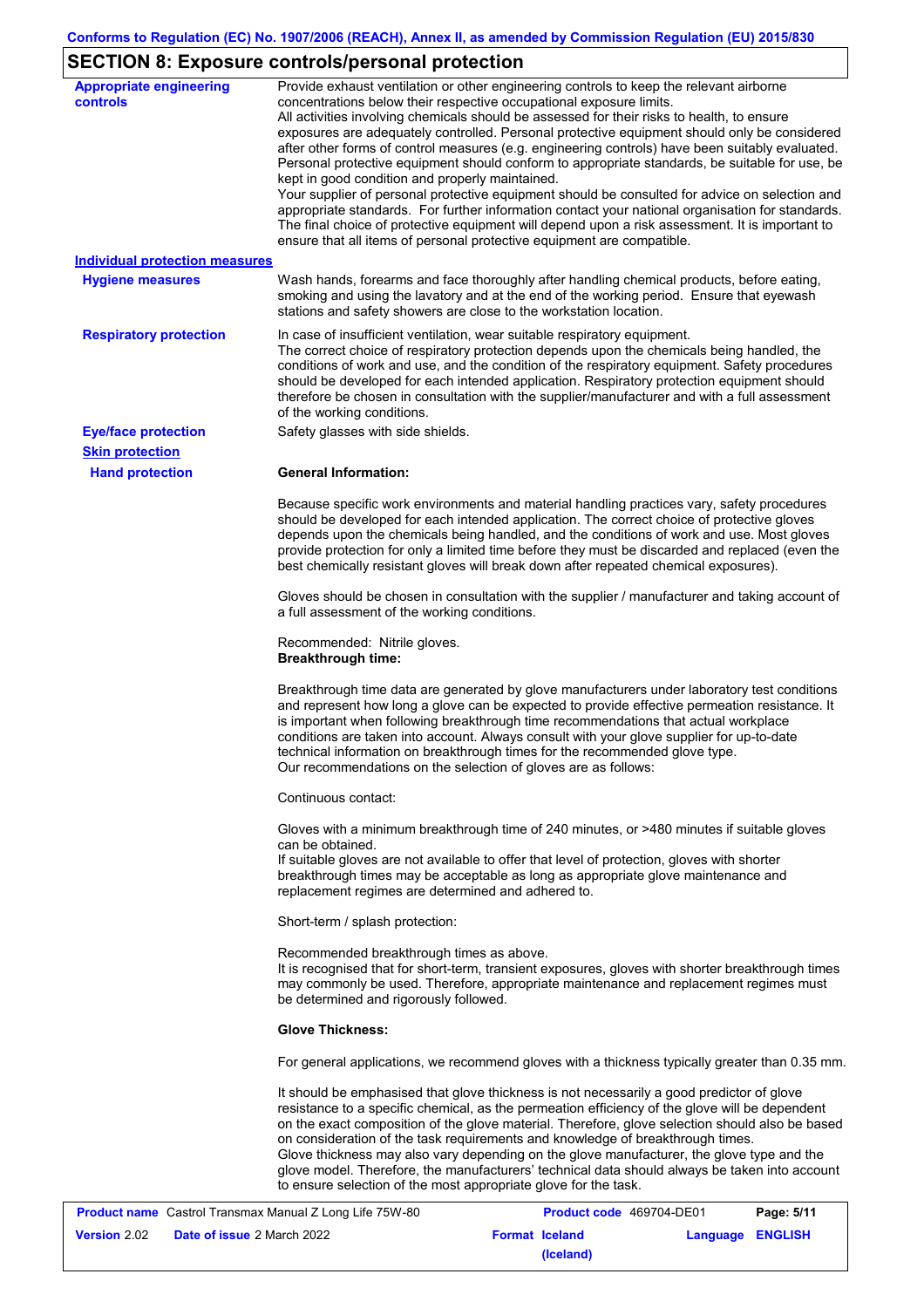# **SECTION 8: Exposure controls/personal protection**

|                                           | Note: Depending on the activity being conducted, gloves of varying thickness may be required<br>for specific tasks. For example:                                                                                                                                                                                                                                                                                                                                                                                                                                                                                                                                                      |
|-------------------------------------------|---------------------------------------------------------------------------------------------------------------------------------------------------------------------------------------------------------------------------------------------------------------------------------------------------------------------------------------------------------------------------------------------------------------------------------------------------------------------------------------------------------------------------------------------------------------------------------------------------------------------------------------------------------------------------------------|
|                                           | • Thinner gloves (down to 0.1 mm or less) may be required where a high degree of manual<br>dexterity is needed. However, these gloves are only likely to give short duration protection and<br>would normally be just for single use applications, then disposed of.                                                                                                                                                                                                                                                                                                                                                                                                                  |
|                                           | • Thicker gloves (up to 3 mm or more) may be required where there is a mechanical (as well<br>as a chemical) risk i.e. where there is abrasion or puncture potential.                                                                                                                                                                                                                                                                                                                                                                                                                                                                                                                 |
| <b>Skin and body</b>                      | Use of protective clothing is good industrial practice.<br>Personal protective equipment for the body should be selected based on the task being<br>performed and the risks involved and should be approved by a specialist before handling this<br>product.<br>Cotton or polyester/cotton overalls will only provide protection against light superficial<br>contamination that will not soak through to the skin. Overalls should be laundered on a regular<br>basis. When the risk of skin exposure is high (e.g. when cleaning up spillages or if there is a<br>risk of splashing) then chemical resistant aprons and/or impervious chemical suits and boots<br>will be required. |
| <b>Refer to standards:</b>                | Respiratory protection: EN 529<br>Gloves: EN 420, EN 374<br>Eye protection: EN 166<br>Filtering half-mask: EN 149<br>Filtering half-mask with valve: EN 405<br>Half-mask: EN 140 plus filter<br>Full-face mask: EN 136 plus filter<br>Particulate filters: EN 143<br>Gas/combined filters: EN 14387                                                                                                                                                                                                                                                                                                                                                                                   |
| <b>Environmental exposure</b><br>controls | Emissions from ventilation or work process equipment should be checked to ensure they<br>comply with the requirements of environmental protection legislation. In some cases, fume<br>scrubbers, filters or engineering modifications to the process equipment will be necessary to<br>reduce emissions to acceptable levels.                                                                                                                                                                                                                                                                                                                                                         |

# **SECTION 9: Physical and chemical properties**

| 9.1 Information on basic physical and chemical properties |                                                                                                                     |                          |          |                |
|-----------------------------------------------------------|---------------------------------------------------------------------------------------------------------------------|--------------------------|----------|----------------|
| <b>Appearance</b>                                         |                                                                                                                     |                          |          |                |
| <b>Physical state</b>                                     | Liquid.                                                                                                             |                          |          |                |
| <b>Colour</b>                                             | Blue.                                                                                                               |                          |          |                |
| <b>Odour</b>                                              | Not available.                                                                                                      |                          |          |                |
| <b>Odour threshold</b>                                    | Not available.                                                                                                      |                          |          |                |
| pH                                                        | Not applicable.                                                                                                     |                          |          |                |
| <b>Melting point/freezing point</b>                       | Not available.                                                                                                      |                          |          |                |
| Initial boiling point and boiling<br>range                | Not available.                                                                                                      |                          |          |                |
| <b>Pour point</b>                                         | $-57 °C$                                                                                                            |                          |          |                |
| <b>Flash point</b>                                        | Open cup: >180°C (>356°F) [Cleveland]                                                                               |                          |          |                |
| <b>Evaporation rate</b>                                   | Not available.                                                                                                      |                          |          |                |
| <b>Flammability (solid, gas)</b>                          | Not available.                                                                                                      |                          |          |                |
| <b>Upper/lower flammability or</b><br>explosive limits    | Not available.                                                                                                      |                          |          |                |
| <b>Vapour pressure</b>                                    | Not available.                                                                                                      |                          |          |                |
| <b>Vapour density</b>                                     | Not available.                                                                                                      |                          |          |                |
| <b>Relative density</b>                                   | Not available.                                                                                                      |                          |          |                |
| <b>Density</b>                                            | <1000 kg/m <sup>3</sup> (<1 g/cm <sup>3</sup> ) at 15 <sup>°</sup> C                                                |                          |          |                |
| <b>Solubility(ies)</b>                                    | insoluble in water.                                                                                                 |                          |          |                |
| <b>Partition coefficient: n-octanol/</b><br>water         | Not applicable.                                                                                                     |                          |          |                |
| <b>Auto-ignition temperature</b>                          | Not available.                                                                                                      |                          |          |                |
| <b>Decomposition temperature</b>                          | Not available.                                                                                                      |                          |          |                |
| <b>Viscosity</b>                                          | Kinematic: 53.9 mm <sup>2</sup> /s (53.9 cSt) at $40^{\circ}$ C<br>Kinematic: 9 mm <sup>2</sup> /s (9 cSt) at 100°C |                          |          |                |
| Product name Castrol Transmax Manual Z Long Life 75W-80   |                                                                                                                     | Product code 469704-DE01 |          | Page: 6/11     |
| Date of issue 2 March 2022<br><b>Version 2.02</b>         |                                                                                                                     | <b>Format Iceland</b>    | Language | <b>ENGLISH</b> |

**(Iceland)**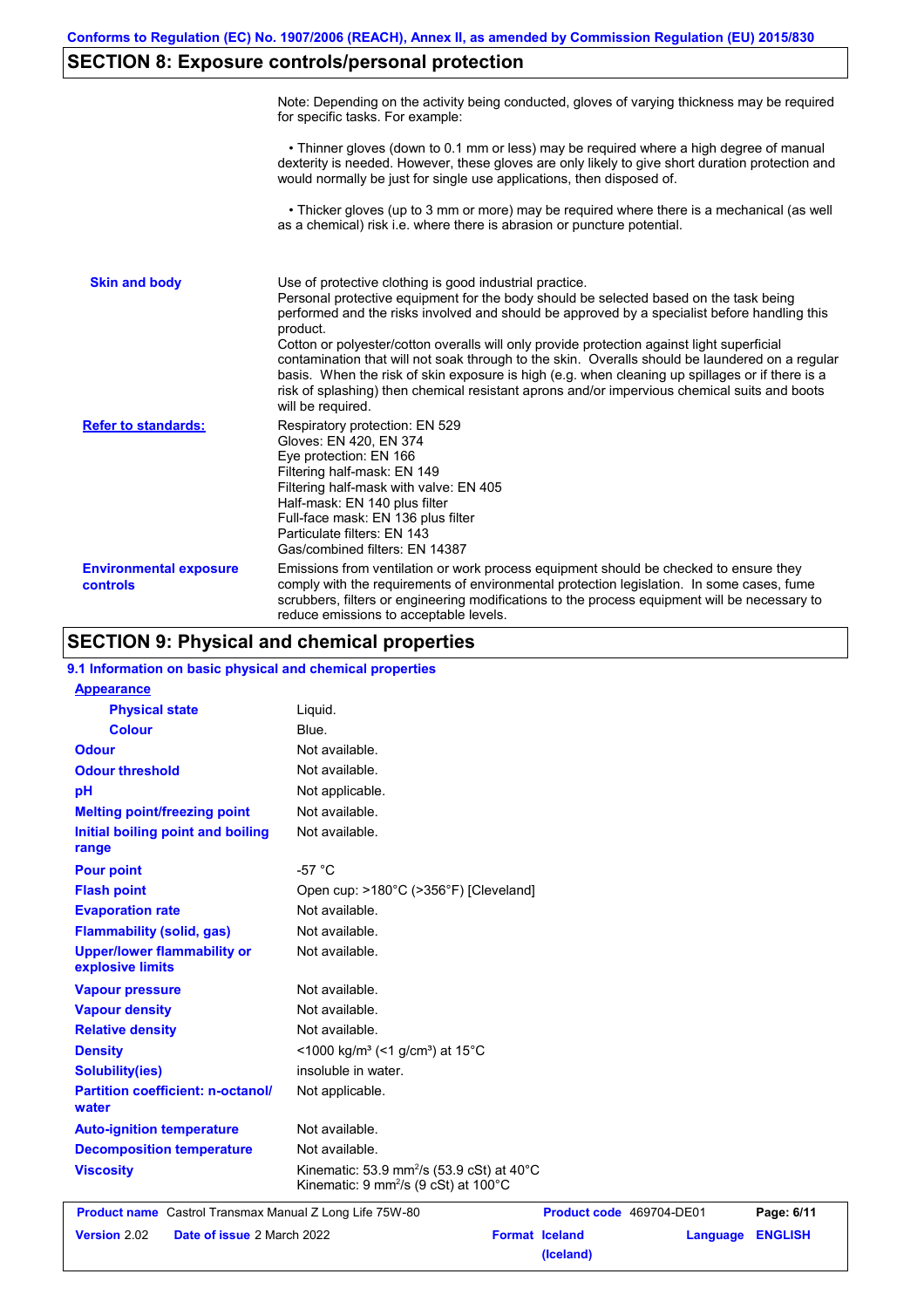# **SECTION 9: Physical and chemical properties**

| <b>Explosive properties</b> | Not available. |
|-----------------------------|----------------|
| <b>Oxidising properties</b> | Not available. |

### **9.2 Other information**

No additional information.

| <b>SECTION 10: Stability and reactivity</b>     |                                                                                                                                                                         |  |  |
|-------------------------------------------------|-------------------------------------------------------------------------------------------------------------------------------------------------------------------------|--|--|
| <b>10.1 Reactivity</b>                          | No specific test data available for this product. Refer to Conditions to avoid and Incompatible<br>materials for additional information.                                |  |  |
| <b>10.2 Chemical stability</b>                  | The product is stable.                                                                                                                                                  |  |  |
| 10.3 Possibility of<br>hazardous reactions      | Under normal conditions of storage and use, hazardous reactions will not occur.<br>Under normal conditions of storage and use, hazardous polymerisation will not occur. |  |  |
| <b>10.4 Conditions to avoid</b>                 | Avoid all possible sources of ignition (spark or flame).                                                                                                                |  |  |
| <b>10.5 Incompatible materials</b>              | Reactive or incompatible with the following materials: oxidising materials.                                                                                             |  |  |
| <b>10.6 Hazardous</b><br>decomposition products | Under normal conditions of storage and use, hazardous decomposition products should not be<br>produced.                                                                 |  |  |

# **SECTION 11: Toxicological information**

## **11.1 Information on toxicological effects**

### **Acute toxicity estimates**

| <b>Product/ingredient name</b><br>Reaction products of 4-methyl-2-pentanol and<br>diphosphorus pentasulfide, propoxylated, esterified<br>with diphosphorus pentaoxide, and salted by<br>amines, C12-14- tert-alkyl |                                                                                                     | Oral (mg/<br>kg)<br>500 | <b>Dermal</b><br>(mg/kg)<br>N/A | <b>Inhalation</b><br>(gases)<br>(ppm)<br>N/A | <b>Inhalation</b><br>(vapours)<br>(mg/l)<br>N/A | <b>Inhalation</b><br>(dusts)<br>and mists)<br>(mg/l)<br>N/A |
|--------------------------------------------------------------------------------------------------------------------------------------------------------------------------------------------------------------------|-----------------------------------------------------------------------------------------------------|-------------------------|---------------------------------|----------------------------------------------|-------------------------------------------------|-------------------------------------------------------------|
|                                                                                                                                                                                                                    |                                                                                                     |                         |                                 |                                              |                                                 |                                                             |
| <b>Potential acute health effects</b>                                                                                                                                                                              |                                                                                                     |                         |                                 |                                              |                                                 |                                                             |
| <b>Inhalation</b>                                                                                                                                                                                                  | Vapour inhalation under ambient conditions is not normally a problem due to low vapour<br>pressure. |                         |                                 |                                              |                                                 |                                                             |

| <b>Ingestion</b>                                        | No known significant effects or critical hazards.                                                                           |                       |                          |          |                |
|---------------------------------------------------------|-----------------------------------------------------------------------------------------------------------------------------|-----------------------|--------------------------|----------|----------------|
| <b>Skin contact</b>                                     | Defatting to the skin. May cause skin dryness and irritation.                                                               |                       |                          |          |                |
| Eye contact                                             | No known significant effects or critical hazards.                                                                           |                       |                          |          |                |
|                                                         | <b>Symptoms related to the physical, chemical and toxicological characteristics</b>                                         |                       |                          |          |                |
| <b>Inhalation</b>                                       | May be harmful by inhalation if exposure to vapour, mists or fumes resulting from thermal<br>decomposition products occurs. |                       |                          |          |                |
| <b>Ingestion</b>                                        | No specific data.                                                                                                           |                       |                          |          |                |
| <b>Skin contact</b>                                     | Adverse symptoms may include the following:<br>irritation<br>dryness<br>cracking                                            |                       |                          |          |                |
| <b>Eye contact</b>                                      | No specific data.                                                                                                           |                       |                          |          |                |
|                                                         | Delayed and immediate effects as well as chronic effects from short and long-term exposure                                  |                       |                          |          |                |
| <b>Inhalation</b>                                       | Overexposure to the inhalation of airborne droplets or aerosols may cause irritation of the<br>respiratory tract.           |                       |                          |          |                |
| <b>Ingestion</b>                                        | Ingestion of large quantities may cause nausea and diarrhoea.                                                               |                       |                          |          |                |
| <b>Skin contact</b>                                     | Prolonged or repeated contact can defat the skin and lead to irritation and/or dermatitis.                                  |                       |                          |          |                |
| Eye contact                                             | Potential risk of transient stinging or redness if accidental eye contact occurs.                                           |                       |                          |          |                |
| <b>Potential chronic health effects</b>                 |                                                                                                                             |                       |                          |          |                |
| <b>General</b>                                          | No known significant effects or critical hazards.                                                                           |                       |                          |          |                |
| <b>Carcinogenicity</b>                                  | No known significant effects or critical hazards.                                                                           |                       |                          |          |                |
| Product name Castrol Transmax Manual Z Long Life 75W-80 |                                                                                                                             |                       | Product code 469704-DE01 |          | Page: 7/11     |
| Version 2.02<br>Date of issue 2 March 2022              |                                                                                                                             | <b>Format Iceland</b> | (Iceland)                | Language | <b>ENGLISH</b> |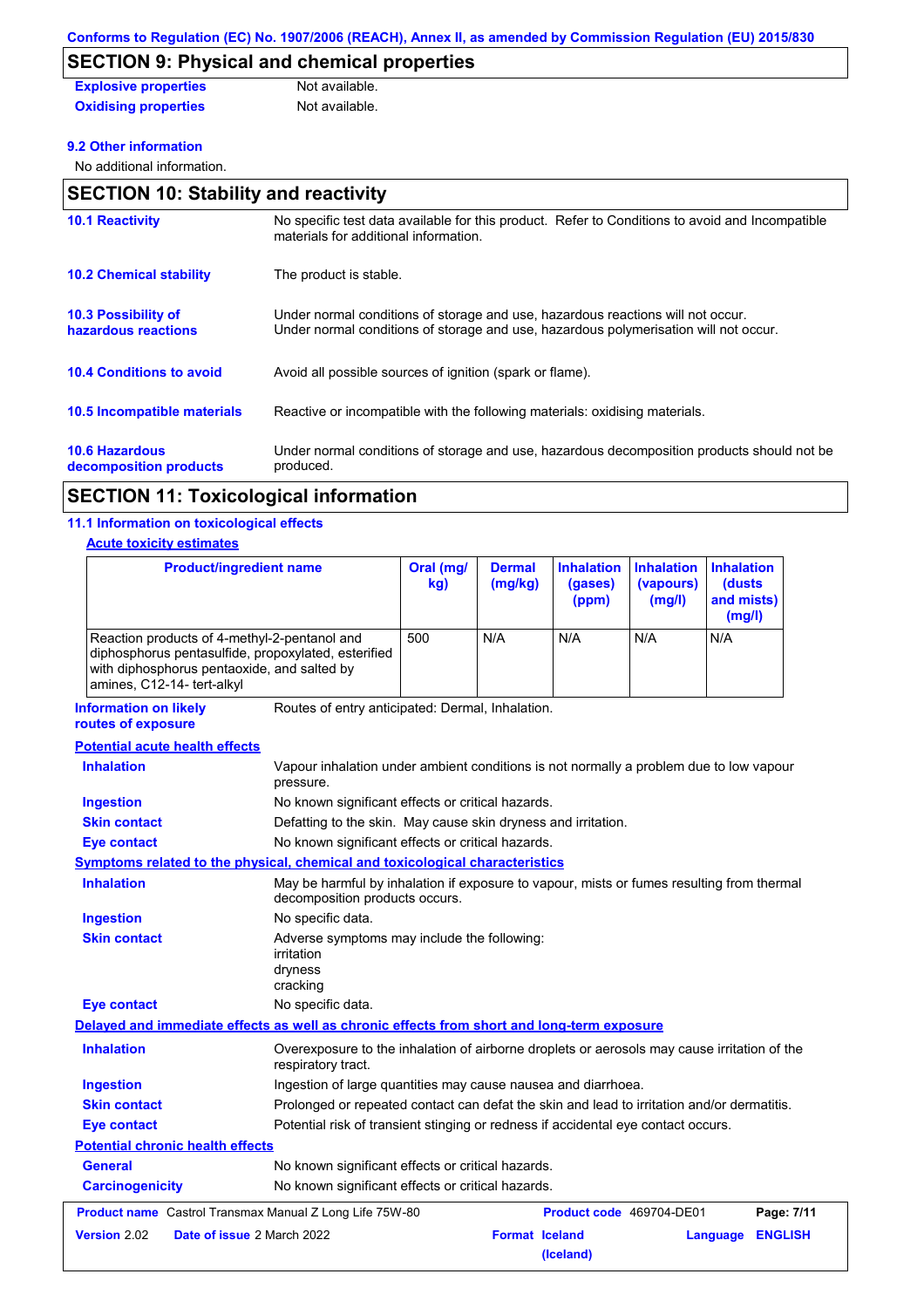# **SECTION 11: Toxicological information**

| <b>Mutagenicity</b>          | No known significant effects or critical hazards. |
|------------------------------|---------------------------------------------------|
| <b>Developmental effects</b> | No known significant effects or critical hazards. |
| <b>Fertility effects</b>     | No known significant effects or critical hazards. |

## **SECTION 12: Ecological information**

**12.1 Toxicity**

**Environmental hazards** Not classified as dangerous

### **12.2 Persistence and degradability**

Not expected to be rapidly degradable.

#### **12.3 Bioaccumulative potential**

This product is not expected to bioaccumulate through food chains in the environment.

| 12.4 Mobility in soil                                         |                                                                      |
|---------------------------------------------------------------|----------------------------------------------------------------------|
| <b>Soil/water partition</b><br>coefficient (K <sub>oc</sub> ) | Not available.                                                       |
| <b>Mobility</b>                                               | Spillages may penetrate the soil causing ground water contamination. |

#### **12.5 Results of PBT and vPvB assessment**

Product does not meet the criteria for PBT or vPvB according to Regulation (EC) No. 1907/2006, Annex XIII.

#### **12.6 Other adverse effects**

Spills may form a film on water surfaces causing physical damage to organisms. Oxygen transfer could also be impaired. **Other ecological information**

## **SECTION 13: Disposal considerations**

### **13.1 Waste treatment methods**

#### **Product**

**Methods of disposal**

Where possible, arrange for product to be recycled. Dispose of via an authorised person/ licensed waste disposal contractor in accordance with local regulations.

## **Hazardous waste** Yes.

**European waste catalogue (EWC)**

| Waste code | <b>Waste designation</b>                    |
|------------|---------------------------------------------|
| $130206*$  | synthetic engine, gear and lubricating oils |

However, deviation from the intended use and/or the presence of any potential contaminants may require an alternative waste disposal code to be assigned by the end user.

#### **Packaging**

**Methods of disposal**

Where possible, arrange for product to be recycled. Dispose of via an authorised person/ licensed waste disposal contractor in accordance with local regulations.

**Special precautions**

This material and its container must be disposed of in a safe way. Empty containers or liners may retain some product residues. Avoid dispersal of spilt material and runoff and contact with soil, waterways, drains and sewers.

# **SECTION 14: Transport information**

|                                           | <b>ADR/RID</b>                                                 | <b>ADN</b>            | <b>IMDG</b>              | <b>IATA</b>                |
|-------------------------------------------|----------------------------------------------------------------|-----------------------|--------------------------|----------------------------|
| 14.1 UN number                            | Not regulated.                                                 | Not regulated.        | Not regulated.           | Not regulated.             |
| 14.2 UN proper<br>shipping name           |                                                                |                       |                          |                            |
| <b>14.3 Transport</b><br>hazard class(es) |                                                                |                       |                          |                            |
| 14.4 Packing<br>group                     |                                                                |                       |                          |                            |
|                                           | <b>Product name</b> Castrol Transmax Manual Z Long Life 75W-80 |                       | Product code 469704-DE01 | Page: 8/11                 |
| <b>Version 2.02</b>                       | Date of issue 2 March 2022                                     | <b>Format Iceland</b> | (Iceland)                | <b>ENGLISH</b><br>Language |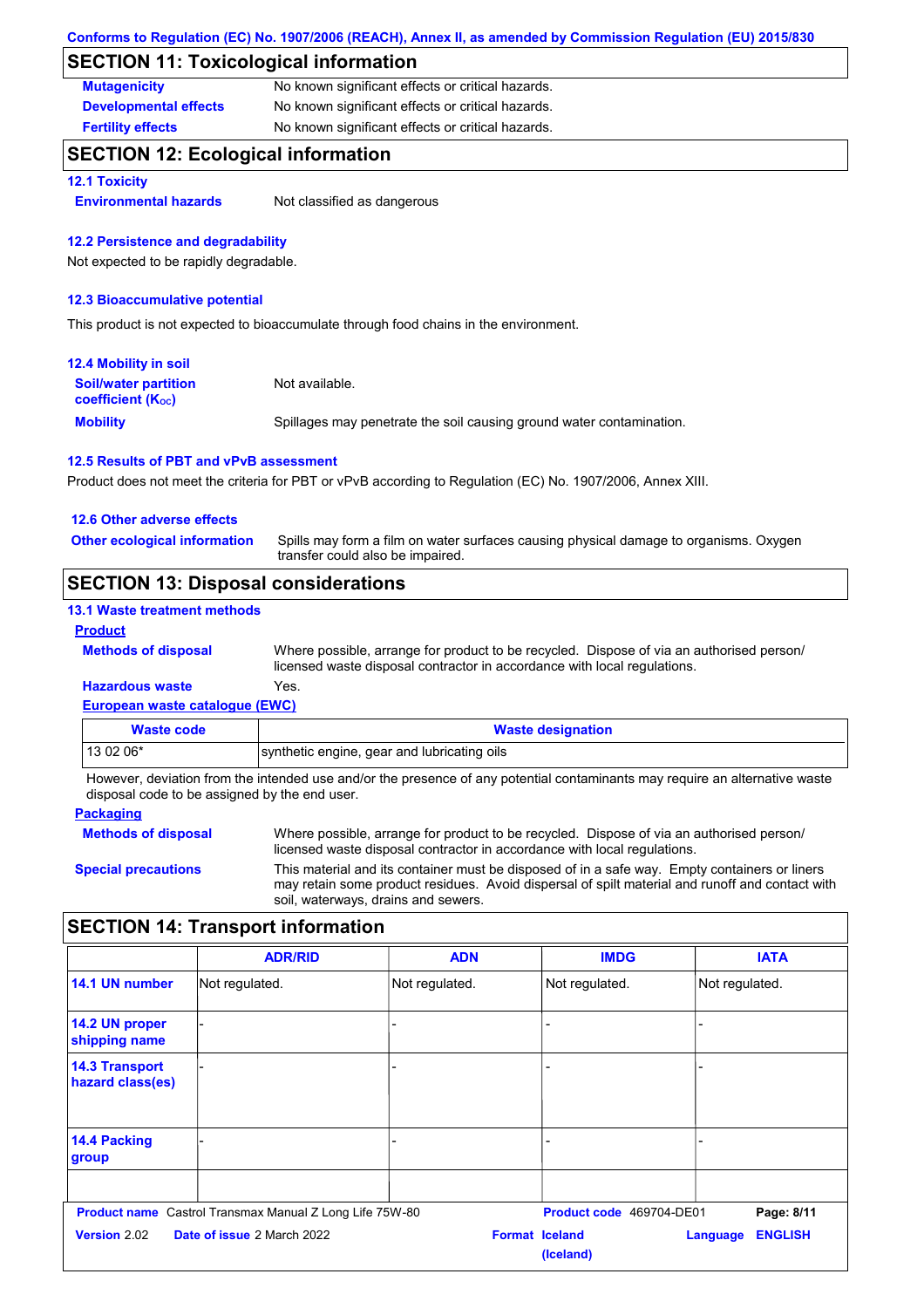### **Conforms to Regulation (EC) No. 1907/2006 (REACH), Annex II, as amended by Commission Regulation (EU) 2015/830**

# **SECTION 14: Transport information**

| 14.5<br><b>Environmental</b><br>hazards | INo. | 'No. | No. | INo. |
|-----------------------------------------|------|------|-----|------|
| <b>Additional</b><br>information        |      |      |     |      |

**14.6 Special precautions for user** Not available.

#### **14.7 Transport in bulk according to IMO instruments** Not available.

## **SECTION 15: Regulatory information**

**National regulations Other regulations REACH Status** The company, as identified in Section 1, sells this product in the EU in compliance with the current requirements of REACH. **15.1 Safety, health and environmental regulations/legislation specific for the substance or mixture EU Regulation (EC) No. 1907/2006 (REACH) Annex XIV - List of substances subject to authorisation 15.2 Chemical safety assessment Substances of very high concern** None of the components are listed. All components are listed or exempted. All components are listed or exempted. All components are listed or exempted. At least one component is not listed. All components are active or exempted. All components are listed or exempted. At least one component is not listed. **United States inventory (TSCA 8b) Australia inventory (AIIC) Canada inventory China inventory (IECSC) Japan inventory (CSCL) Korea inventory (KECI) Philippines inventory (PICCS) Taiwan Chemical Substances Inventory (TCSI)** All components are listed or exempted. **Ozone depleting substances (1005/2009/EU)** Not listed. **Prior Informed Consent (PIC) (649/2012/EU)** Not listed. **Seveso Directive** This product is not controlled under the Seveso Directive. A Chemical Safety Assessment has been carried out for one or more of the substances within this mixture. A Chemical Safety Assessment has not been carried out for the mixture itself. None of the components are listed. **Annex XIV**

# **SECTION 16: Other information**

| <b>Abbreviations and acronyms</b>                              | ADN = European Provisions concerning the International Carriage of Dangerous Goods by<br>Inland Waterway<br>ADR = The European Agreement concerning the International Carriage of Dangerous Goods by<br>Road<br>$ATE =$ Acute Toxicity Estimate<br><b>BCF</b> = Bioconcentration Factor<br>CAS = Chemical Abstracts Service<br>CLP = Classification, Labelling and Packaging Regulation [Regulation (EC) No. 1272/2008]<br>CSA = Chemical Safety Assessment<br>CSR = Chemical Safety Report<br>DMEL = Derived Minimal Effect Level<br>DNEL = Derived No Effect Level |                                    |                                 |          |                |
|----------------------------------------------------------------|----------------------------------------------------------------------------------------------------------------------------------------------------------------------------------------------------------------------------------------------------------------------------------------------------------------------------------------------------------------------------------------------------------------------------------------------------------------------------------------------------------------------------------------------------------------------|------------------------------------|---------------------------------|----------|----------------|
| <b>Product name</b> Castrol Transmax Manual Z Long Life 75W-80 |                                                                                                                                                                                                                                                                                                                                                                                                                                                                                                                                                                      |                                    | <b>Product code</b> 469704-DE01 |          | Page: 9/11     |
| <b>Version 2.02</b><br>Date of issue 2 March 2022              |                                                                                                                                                                                                                                                                                                                                                                                                                                                                                                                                                                      | <b>Format Iceland</b><br>(Iceland) |                                 | Language | <b>ENGLISH</b> |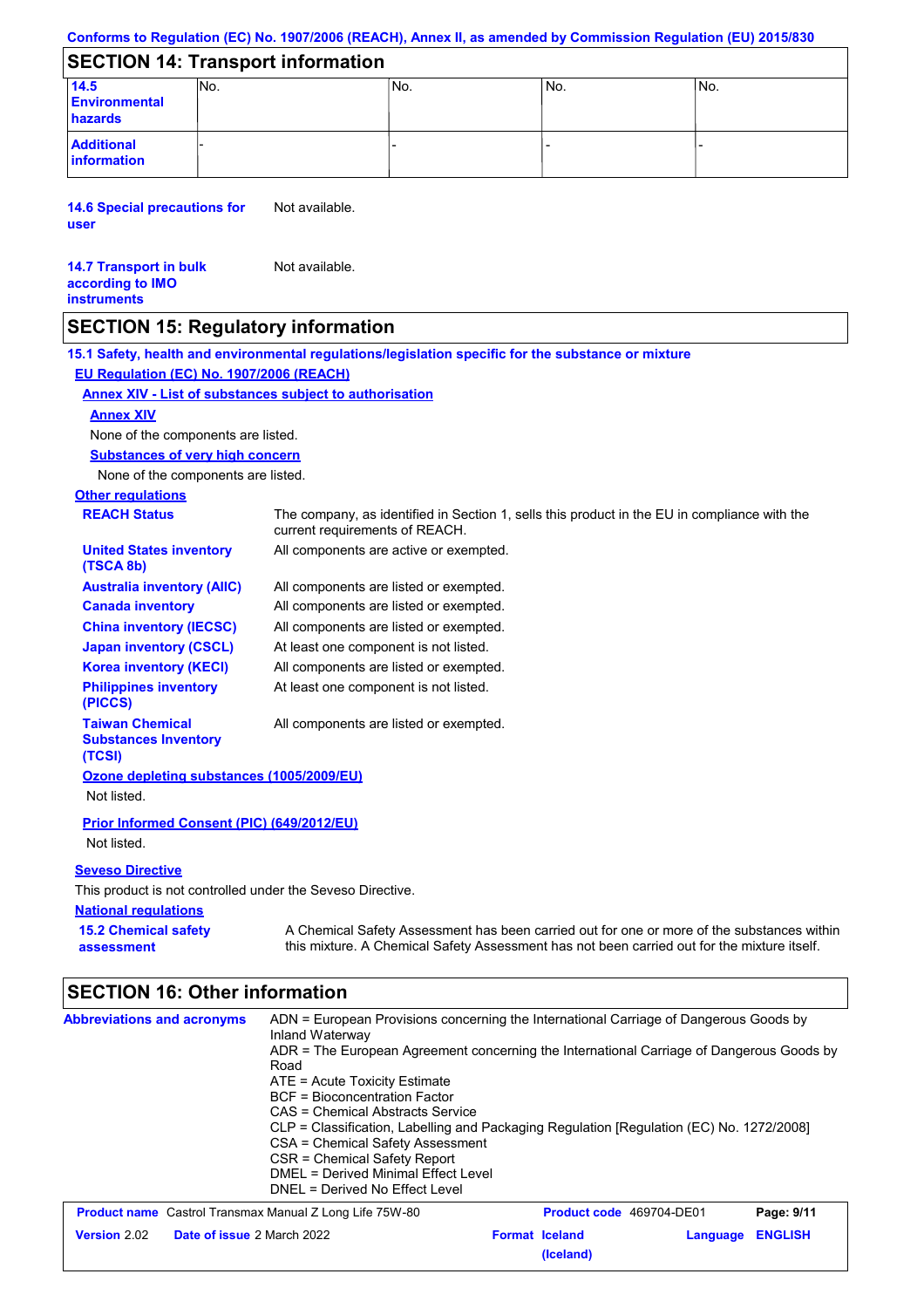# **SECTION 16: Other information**

| EINECS = European Inventory of Existing Commercial chemical Substances                  |
|-----------------------------------------------------------------------------------------|
| ES = Exposure Scenario                                                                  |
| EUH statement = CLP-specific Hazard statement                                           |
| EWC = European Waste Catalogue                                                          |
| GHS = Globally Harmonized System of Classification and Labelling of Chemicals           |
| IATA = International Air Transport Association                                          |
| IBC = Intermediate Bulk Container                                                       |
| <b>IMDG = International Maritime Dangerous Goods</b>                                    |
| LogPow = logarithm of the octanol/water partition coefficient                           |
| MARPOL = International Convention for the Prevention of Pollution From Ships, 1973 as   |
| modified by the Protocol of 1978. ("Marpol" = marine pollution)                         |
| OECD = Organisation for Economic Co-operation and Development                           |
| PBT = Persistent. Bioaccumulative and Toxic                                             |
| <b>PNEC</b> = Predicted No Effect Concentration                                         |
| REACH = Registration, Evaluation, Authorisation and Restriction of Chemicals Regulation |
| [Regulation (EC) No. 1907/2006]                                                         |
| RID = The Regulations concerning the International Carriage of Dangerous Goods by Rail  |
| <b>RRN = REACH Registration Number</b>                                                  |
| SADT = Self-Accelerating Decomposition Temperature                                      |
| SVHC = Substances of Very High Concern                                                  |
| STOT-RE = Specific Target Organ Toxicity - Repeated Exposure                            |
| STOT-SE = Specific Target Organ Toxicity - Single Exposure                              |
| $TWA = Time$ weighted average                                                           |
| $UN = United Nations$                                                                   |
| UVCB = Complex hydrocarbon substance                                                    |
| VOC = Volatile Organic Compound                                                         |
| vPvB = Very Persistent and Very Bioaccumulative                                         |
| Varies = may contain one or more of the following 64741-88-4 / RRN 01-2119488706-23,    |
| 64741-89-5 / RRN 01-2119487067-30, 64741-95-3 / RRN 01-2119487081-40, 64741-96-4/ RRN   |
| 01-2119483621-38, 64742-01-4 / RRN 01-2119488707-21, 64742-44-5 / RRN                   |
| 01-2119985177-24, 64742-45-6, 64742-52-5 / RRN 01-2119467170-45, 64742-53-6 / RRN       |
| 01-2119480375-34, 64742-54-7 / RRN 01-2119484627-25, 64742-55-8 / RRN                   |
| 01-2119487077-29, 64742-56-9 / RRN 01-2119480132-48, 64742-57-0 / RRN                   |
| 01-2119489287-22, 64742-58-1, 64742-62-7 / RRN 01-2119480472-38, 64742-63-8,            |
| 64742-65-0 / RRN 01-2119471299-27, 64742-70-7 / RRN 01-2119487080-42, 72623-85-9 /      |
| RRN 01-2119555262-43, 72623-86-0 / RRN 01-2119474878-16, 72623-87-1 / RRN               |
| 01-2119474889-13                                                                        |

**Procedure used to derive the classification according to Regulation (EC) No. 1272/2008 [CLP/GHS]**

| <b>Classification</b>                                   |                                                                                   | <b>Justification</b>                                                                                                                                                                                                 |
|---------------------------------------------------------|-----------------------------------------------------------------------------------|----------------------------------------------------------------------------------------------------------------------------------------------------------------------------------------------------------------------|
| Not classified.                                         |                                                                                   |                                                                                                                                                                                                                      |
| <b>Full text of abbreviated H</b><br><b>statements</b>  | H302<br>H304<br>H317<br>H319<br>H411                                              | Harmful if swallowed.<br>May be fatal if swallowed and enters airways.<br>May cause an allergic skin reaction.<br>Causes serious eye irritation.<br>Toxic to aguatic life with long lasting effects.                 |
| <b>Full text of classifications</b><br><b>[CLP/GHS]</b> | Acute Tox, 4<br>Aquatic Chronic 2<br>Asp. Tox. 1<br>Eye Irrit. 2<br>Skin Sens, 1B | <b>ACUTE TOXICITY - Category 4</b><br>LONG-TERM (CHRONIC) AQUATIC HAZARD - Category 2<br><b>ASPIRATION HAZARD - Category 1</b><br>SERIOUS EYE DAMAGE/EYE IRRITATION - Category 2<br>SKIN SENSITISATION - Category 1B |
| <b>History</b>                                          |                                                                                   |                                                                                                                                                                                                                      |
| Date of issue/Date of<br>revision                       | 02/03/2022.                                                                       |                                                                                                                                                                                                                      |
| Date of previous issue                                  | 02/03/2022.                                                                       |                                                                                                                                                                                                                      |
| <b>Prepared by</b>                                      | <b>Product Stewardship</b>                                                        |                                                                                                                                                                                                                      |

**Indicates information that has changed from previously issued version.**

#### **Notice to reader**

All reasonably practicable steps have been taken to ensure this data sheet and the health, safety and environmental information contained in it is accurate as of the date specified below. No warranty or representation, express or implied is made as to the accuracy or completeness of the data and information in this data sheet.

The data and advice given apply when the product is sold for the stated application or applications. You should not use the product other than for the stated application or applications without seeking advice from BP Group.

It is the user's obligation to evaluate and use this product safely and to comply with all applicable laws and regulations. The BP Group shall not be responsible for any damage or injury resulting from use, other than the stated product use of the material, from any failure to adhere to recommendations, or from any hazards inherent in the nature of the material. Purchasers of the product for supply to a third party for use at work, have a duty to take all necessary steps to ensure that any person handling or

|                     | <b>Product name</b> Castrol Transmax Manual Z Long Life 75W-80 | Product code 469704-DE01 |                  | Page: 10/11 |
|---------------------|----------------------------------------------------------------|--------------------------|------------------|-------------|
| <b>Version 2.02</b> | <b>Date of issue 2 March 2022</b>                              | <b>Format Iceland</b>    | Language ENGLISH |             |
|                     |                                                                | (Iceland)                |                  |             |